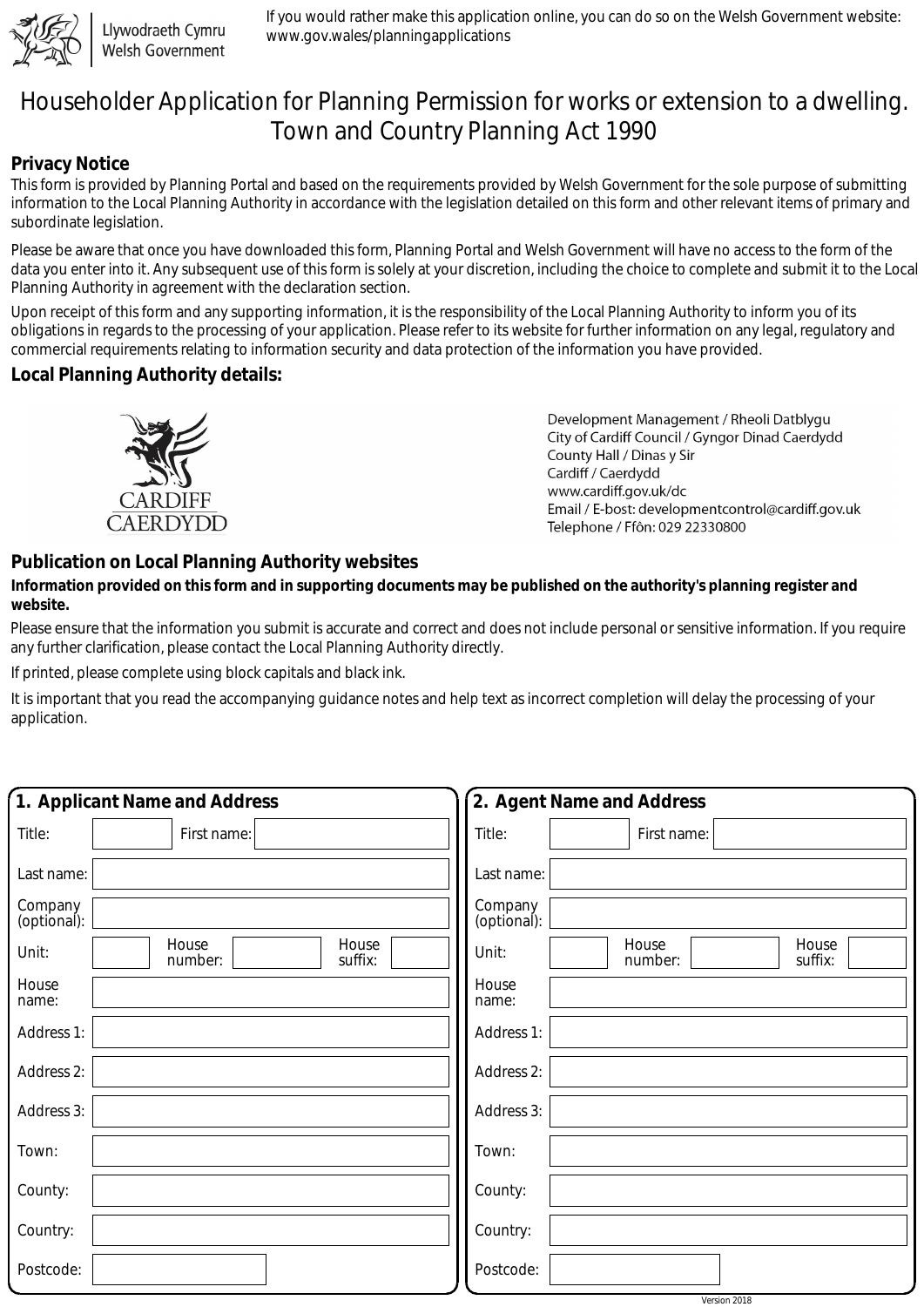| 3. Description of Proposed Works                                                                                                                                                                                                                                                                                                                                                                                                                                                                                      |                                                                                                                                                                                                                                                                                                                                                                                                                                                                                             |
|-----------------------------------------------------------------------------------------------------------------------------------------------------------------------------------------------------------------------------------------------------------------------------------------------------------------------------------------------------------------------------------------------------------------------------------------------------------------------------------------------------------------------|---------------------------------------------------------------------------------------------------------------------------------------------------------------------------------------------------------------------------------------------------------------------------------------------------------------------------------------------------------------------------------------------------------------------------------------------------------------------------------------------|
| Please describe the proposed works:                                                                                                                                                                                                                                                                                                                                                                                                                                                                                   |                                                                                                                                                                                                                                                                                                                                                                                                                                                                                             |
| Has the work already started?<br>No<br>Yes                                                                                                                                                                                                                                                                                                                                                                                                                                                                            |                                                                                                                                                                                                                                                                                                                                                                                                                                                                                             |
| If Yes, please state when the work was started (DD/MM/YYYY):                                                                                                                                                                                                                                                                                                                                                                                                                                                          | (date must be pre-application submission)                                                                                                                                                                                                                                                                                                                                                                                                                                                   |
| Has the work already been completed?<br>No<br>Yes<br>If Yes, please state when the work was completed (DD/MM/YYYY):                                                                                                                                                                                                                                                                                                                                                                                                   | (date must be pre-application submission)                                                                                                                                                                                                                                                                                                                                                                                                                                                   |
|                                                                                                                                                                                                                                                                                                                                                                                                                                                                                                                       |                                                                                                                                                                                                                                                                                                                                                                                                                                                                                             |
| 4. Site Details<br>Please provide the full postal address of the application site.<br>House<br>House<br>Unit:<br>suffix:<br>number:<br>House<br>name:<br>Address 1:<br>Address 2:<br>Town:<br>County:<br>Postcode<br>(optional):<br>If you cannot provide a postcode, the description of site location<br>must be completed. Please provide the most accurate site<br>description you can, to help locate the site - for example "field to<br>the North of the Post Office".<br>Easting:<br>Northing:<br>Description: | 5. Pedestrian and Vehicle Access, Roads and Rights of Way<br>Is a new or altered vehicle or pedestrian<br>access proposed to or from the public<br>Yes<br>No<br>highway?<br>Do the proposals require any diversions,<br>extinguishments and/or creation of public<br>No<br>Yes<br>rights of way?<br>Please show details of any existing or proposed rights of way on or<br>adjacent to the site, as well as any alterations to pedestrian and<br>vehicle access, on your plans or drawings. |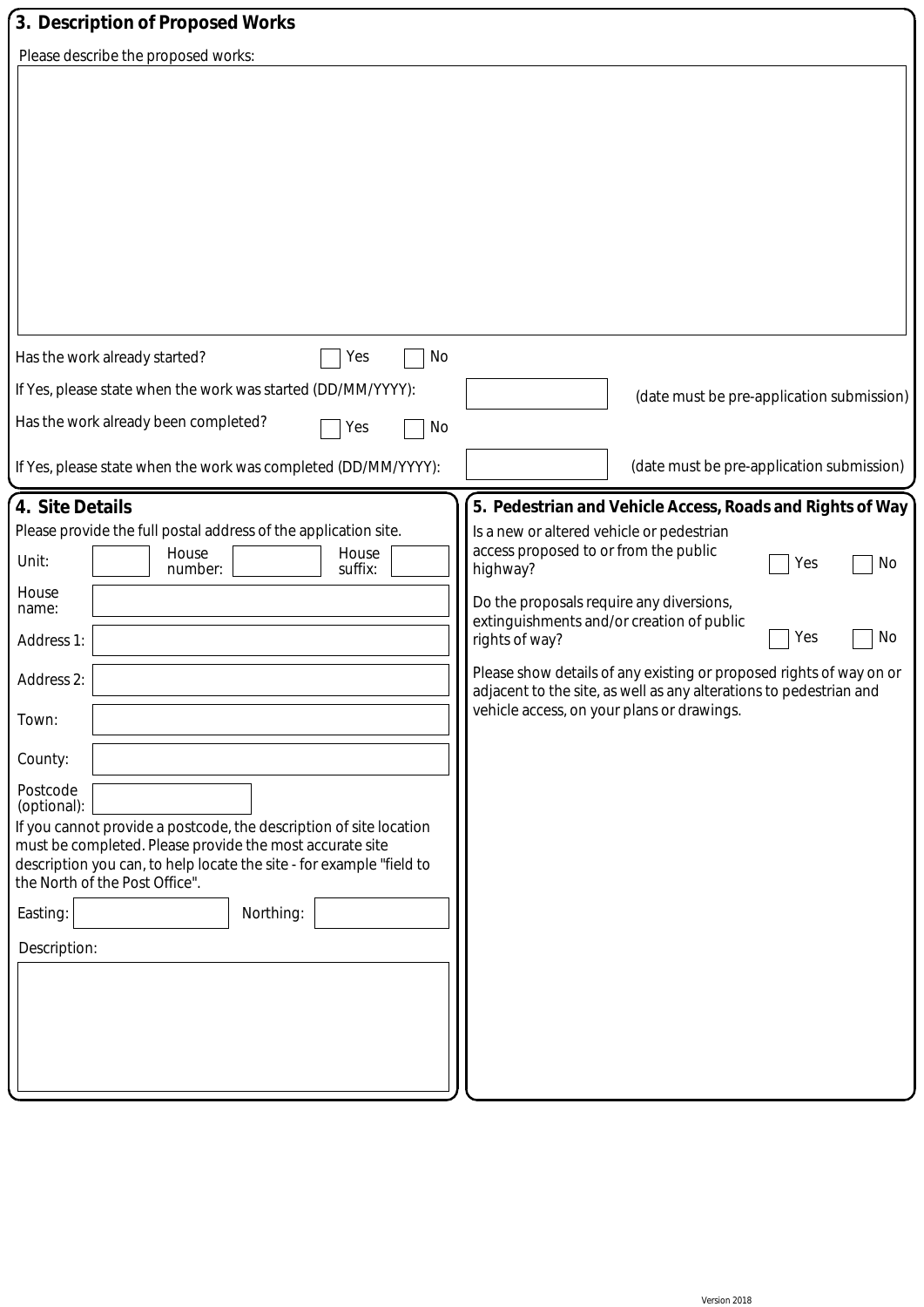| 6. Pre-application Advice                                                                                                                | 7. Biodiversity and Geological Conservation                        |  |
|------------------------------------------------------------------------------------------------------------------------------------------|--------------------------------------------------------------------|--|
| Has pre-application advice been sought from the local planning                                                                           | Does your proposal involve:                                        |  |
| authority about this application?<br>Yes<br>No                                                                                           |                                                                    |  |
| If Yes, please complete the following information about the advice                                                                       | (i) demolition of a building?<br>Yes<br>No                         |  |
| you were given. (This will help the authority to deal with this                                                                          |                                                                    |  |
| application more efficiently).                                                                                                           |                                                                    |  |
| Please tick if the full contact details are not                                                                                          |                                                                    |  |
| known, and then complete as much possible:                                                                                               |                                                                    |  |
| Officer name:                                                                                                                            | (ii) alterations or enlargement to your roof?<br>No<br>Yes         |  |
|                                                                                                                                          |                                                                    |  |
| Reference:                                                                                                                               |                                                                    |  |
|                                                                                                                                          |                                                                    |  |
|                                                                                                                                          |                                                                    |  |
| Date (DD MM YYYY):                                                                                                                       | (iii) the loss of any trees or hedges?<br>Yes<br>No.               |  |
| (must be pre-application submission)                                                                                                     |                                                                    |  |
| Details of the pre-application advice received:                                                                                          |                                                                    |  |
|                                                                                                                                          |                                                                    |  |
|                                                                                                                                          | If you have answered Yes to any of the above questions, you may    |  |
|                                                                                                                                          | be required to submit a biodiversity survey to your local planning |  |
|                                                                                                                                          | authority with your application form.                              |  |
|                                                                                                                                          | Your local planning authority will be able to advise you further,  |  |
|                                                                                                                                          | guidance is also available from the Planning Portal.               |  |
| 8. Parking                                                                                                                               | 9. Authority Employee / Member                                     |  |
| Will the proposed works affect                                                                                                           | With respect to the Authority, I am:                               |  |
| existing car parking arrangements?<br>No<br>Yes                                                                                          | a) a member of staff<br>Do any of these                            |  |
| If Yes, please describe:                                                                                                                 | b) an elected member<br>statements apply to you?                   |  |
|                                                                                                                                          | c) related to a member of staff<br>No<br>Yes                       |  |
|                                                                                                                                          | d) related to an elected member                                    |  |
|                                                                                                                                          | If Yes, please provide details of the name, relationship and role  |  |
|                                                                                                                                          |                                                                    |  |
|                                                                                                                                          |                                                                    |  |
|                                                                                                                                          |                                                                    |  |
| 10. Trees and Hedges                                                                                                                     |                                                                    |  |
| Are there any trees or hedges on the site or adjoining the                                                                               |                                                                    |  |
| Yes<br>No<br>proposed site that would be affected by the development proposal?                                                           |                                                                    |  |
| If you have answered Yes, you may need to provide a survey before your application can be validated. Your local planning authority can   |                                                                    |  |
| advise on whether a survey is required. All tree surveys should accord with BS5837; guidance notes are available on the Planning Portal. |                                                                    |  |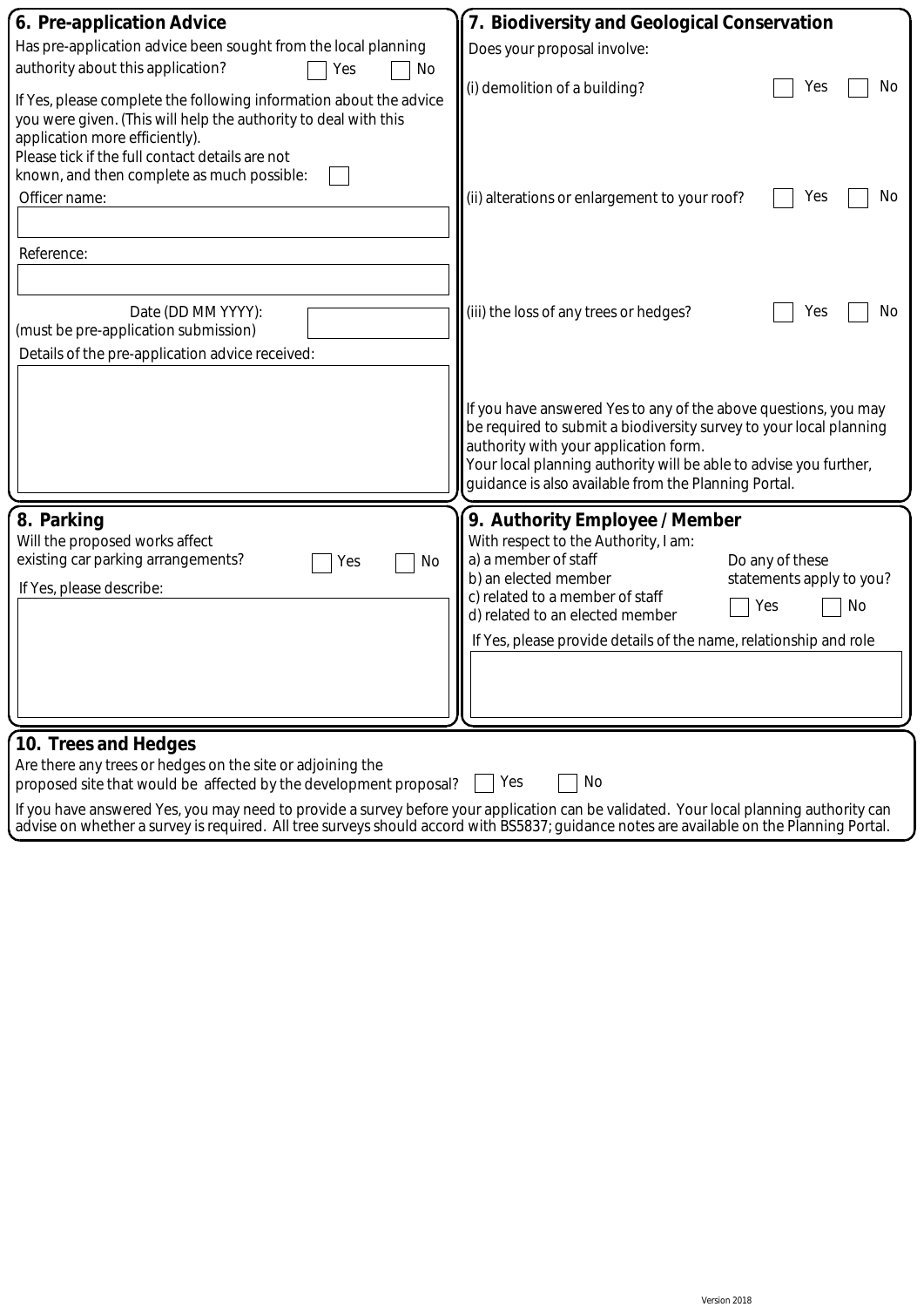| 11. Ownership Certificates                                                                                                                                                                                                                                                                                                                                                                                                                                                                                                 |                                                      |                    |                                                                                                       |                    |
|----------------------------------------------------------------------------------------------------------------------------------------------------------------------------------------------------------------------------------------------------------------------------------------------------------------------------------------------------------------------------------------------------------------------------------------------------------------------------------------------------------------------------|------------------------------------------------------|--------------------|-------------------------------------------------------------------------------------------------------|--------------------|
| One Certificate A, B, C, or D, must be completed, together with the Agricultural Holdings Certificate with this application form<br>Certificate of Ownership - Certificate A                                                                                                                                                                                                                                                                                                                                               |                                                      |                    |                                                                                                       |                    |
| Town and Country Planning (Development Management Procedure) (Wales) Order 2012<br>I certify/The applicant certifies that on the day 21 days before the date of this application nobody except myself/ the applicant was the<br>owner <i>(owner is a person with a freehold interest or leasehold interest with at least 7 years left to run)</i> of any part of the land or building to                                                                                                                                   |                                                      |                    |                                                                                                       |                    |
| Signed - Applicant:                                                                                                                                                                                                                                                                                                                                                                                                                                                                                                        | which the application relates.<br>Or signed - Agent: |                    | Date (DD/MM/YYYY):                                                                                    |                    |
|                                                                                                                                                                                                                                                                                                                                                                                                                                                                                                                            |                                                      |                    |                                                                                                       |                    |
| Certificate of Ownership - Certificate B<br>Town and Country Planning (Development Management Procedure) (Wales) Order 2012<br>I certify/ The applicant certifies that I have/the applicant has given the requisite notice to everyone else (as listed below) who, on the day<br>21 days before the date of this application, was the owner (owner is a person with a freehold interest or leasehold interest with at least 7 years<br>left to run) of any part of the land or building to which this application relates. |                                                      |                    |                                                                                                       |                    |
| Name of Owner                                                                                                                                                                                                                                                                                                                                                                                                                                                                                                              |                                                      | Address            |                                                                                                       | Date Notice Served |
|                                                                                                                                                                                                                                                                                                                                                                                                                                                                                                                            |                                                      |                    |                                                                                                       |                    |
|                                                                                                                                                                                                                                                                                                                                                                                                                                                                                                                            |                                                      |                    |                                                                                                       |                    |
|                                                                                                                                                                                                                                                                                                                                                                                                                                                                                                                            |                                                      |                    |                                                                                                       |                    |
| Signed - Applicant:                                                                                                                                                                                                                                                                                                                                                                                                                                                                                                        |                                                      | Or signed - Agent: |                                                                                                       | Date (DD/MM/YYYY): |
|                                                                                                                                                                                                                                                                                                                                                                                                                                                                                                                            |                                                      |                    |                                                                                                       |                    |
| I certify/ The applicant certifies that:<br>Neither Certificate A or B can be issued for this application<br>All reasonable steps have been taken to find out the names and addresses of the other owners (owner is a person with a freehold<br>interest or leasehold interest with at least 7 years left to run) of the land or building, or of a part of it, but I have/ the applicant has<br>been unable to do so.<br>The steps taken were:                                                                             |                                                      |                    |                                                                                                       |                    |
|                                                                                                                                                                                                                                                                                                                                                                                                                                                                                                                            |                                                      |                    |                                                                                                       |                    |
| Name of Owner                                                                                                                                                                                                                                                                                                                                                                                                                                                                                                              |                                                      | Address            |                                                                                                       | Date Notice Served |
|                                                                                                                                                                                                                                                                                                                                                                                                                                                                                                                            |                                                      |                    |                                                                                                       |                    |
|                                                                                                                                                                                                                                                                                                                                                                                                                                                                                                                            |                                                      |                    |                                                                                                       |                    |
|                                                                                                                                                                                                                                                                                                                                                                                                                                                                                                                            |                                                      |                    |                                                                                                       |                    |
|                                                                                                                                                                                                                                                                                                                                                                                                                                                                                                                            |                                                      |                    |                                                                                                       |                    |
|                                                                                                                                                                                                                                                                                                                                                                                                                                                                                                                            |                                                      |                    |                                                                                                       |                    |
| Notice of the application has been published in the following newspaper<br>(circulating in the area where the land is situated):                                                                                                                                                                                                                                                                                                                                                                                           |                                                      |                    | On the following date (which must not be earlier<br>than 21 days before the date of the application): |                    |
| Signed - Applicant:                                                                                                                                                                                                                                                                                                                                                                                                                                                                                                        |                                                      | Or signed - Agent: |                                                                                                       | Date (DD/MM/YYYY): |
|                                                                                                                                                                                                                                                                                                                                                                                                                                                                                                                            |                                                      |                    |                                                                                                       |                    |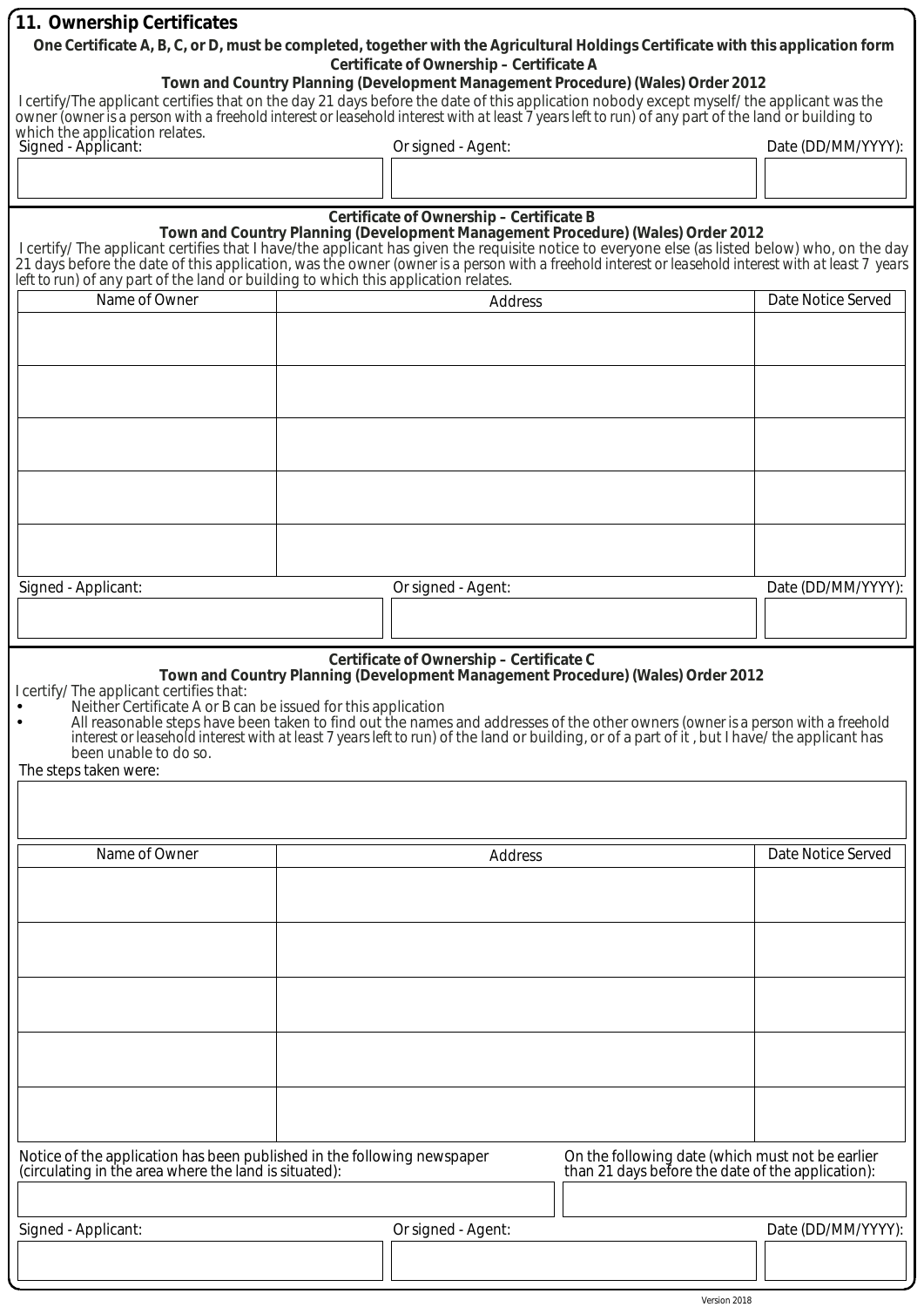| 11. Ownership Certificates (continued)                                                                                                                                                                                                                                                                                                                                                                                                                                                                                                                                                                                                                                                                                                                                                                                                                                                                                                                 |                                                                                                                                                                                                                                               |                                                                                                                       |                                                                                                                |
|--------------------------------------------------------------------------------------------------------------------------------------------------------------------------------------------------------------------------------------------------------------------------------------------------------------------------------------------------------------------------------------------------------------------------------------------------------------------------------------------------------------------------------------------------------------------------------------------------------------------------------------------------------------------------------------------------------------------------------------------------------------------------------------------------------------------------------------------------------------------------------------------------------------------------------------------------------|-----------------------------------------------------------------------------------------------------------------------------------------------------------------------------------------------------------------------------------------------|-----------------------------------------------------------------------------------------------------------------------|----------------------------------------------------------------------------------------------------------------|
| Certificate of Ownership - Certificate D<br>Town and Country Planning (Development Management Procedure) (Wales) Order 2012<br>I certify/ The applicant certifies that:<br>Certificate A cannot be issued for this application<br>All reasonable steps have been taken to find out the names and addresses of everyone else who, on the day 21 days before the<br>date of this application, was the owner (owner is a person with a freehold interest or leasehold interest with at least 7 years left to run)<br>of any part of the land to which this application relates, but I have/ the applicant has been unable to do so.<br>The steps taken were:                                                                                                                                                                                                                                                                                              |                                                                                                                                                                                                                                               |                                                                                                                       |                                                                                                                |
| On the following date (which must not be earlier<br>Notice of the application has been published in the following newspaper<br>(circulating in the area where the land is situated):<br>than 21 days before the date of the application):                                                                                                                                                                                                                                                                                                                                                                                                                                                                                                                                                                                                                                                                                                              |                                                                                                                                                                                                                                               |                                                                                                                       |                                                                                                                |
|                                                                                                                                                                                                                                                                                                                                                                                                                                                                                                                                                                                                                                                                                                                                                                                                                                                                                                                                                        |                                                                                                                                                                                                                                               |                                                                                                                       |                                                                                                                |
| Signed - Applicant:                                                                                                                                                                                                                                                                                                                                                                                                                                                                                                                                                                                                                                                                                                                                                                                                                                                                                                                                    | Or signed - Agent:                                                                                                                                                                                                                            |                                                                                                                       | Date (DD/MM/YYYY):                                                                                             |
|                                                                                                                                                                                                                                                                                                                                                                                                                                                                                                                                                                                                                                                                                                                                                                                                                                                                                                                                                        |                                                                                                                                                                                                                                               |                                                                                                                       |                                                                                                                |
|                                                                                                                                                                                                                                                                                                                                                                                                                                                                                                                                                                                                                                                                                                                                                                                                                                                                                                                                                        |                                                                                                                                                                                                                                               |                                                                                                                       |                                                                                                                |
| 12. Agricultural Holdings<br><b>Agricultural Holding Certificate</b><br>Town and Country Planning (Development Management Procedure) (Wales) Order 2012<br>Agricultural Land Declaration - You Must Complete Either A or B<br>(A) None of the land to which the application relates is, or is part of, an agricultural holding.                                                                                                                                                                                                                                                                                                                                                                                                                                                                                                                                                                                                                        |                                                                                                                                                                                                                                               |                                                                                                                       |                                                                                                                |
| Signed - Applicant:                                                                                                                                                                                                                                                                                                                                                                                                                                                                                                                                                                                                                                                                                                                                                                                                                                                                                                                                    | Or signed - Agent:                                                                                                                                                                                                                            |                                                                                                                       | Date (DD/MM/YYYY):                                                                                             |
|                                                                                                                                                                                                                                                                                                                                                                                                                                                                                                                                                                                                                                                                                                                                                                                                                                                                                                                                                        |                                                                                                                                                                                                                                               |                                                                                                                       |                                                                                                                |
| (B) I have/The applicant has given the requisite notice to every person other than myself/the applicant who, on the day 21 days<br>before the date of this application, was a tenant of an agricultural holding on all or part of the land to which this application relates,<br>as listed below:                                                                                                                                                                                                                                                                                                                                                                                                                                                                                                                                                                                                                                                      |                                                                                                                                                                                                                                               |                                                                                                                       |                                                                                                                |
| Name of Tenant                                                                                                                                                                                                                                                                                                                                                                                                                                                                                                                                                                                                                                                                                                                                                                                                                                                                                                                                         |                                                                                                                                                                                                                                               | Address                                                                                                               | Date Notice Served                                                                                             |
|                                                                                                                                                                                                                                                                                                                                                                                                                                                                                                                                                                                                                                                                                                                                                                                                                                                                                                                                                        |                                                                                                                                                                                                                                               |                                                                                                                       |                                                                                                                |
|                                                                                                                                                                                                                                                                                                                                                                                                                                                                                                                                                                                                                                                                                                                                                                                                                                                                                                                                                        |                                                                                                                                                                                                                                               |                                                                                                                       |                                                                                                                |
| Signed - Applicant:                                                                                                                                                                                                                                                                                                                                                                                                                                                                                                                                                                                                                                                                                                                                                                                                                                                                                                                                    | Or signed - Agent:                                                                                                                                                                                                                            |                                                                                                                       | Date (DD/MM/YYYY):                                                                                             |
|                                                                                                                                                                                                                                                                                                                                                                                                                                                                                                                                                                                                                                                                                                                                                                                                                                                                                                                                                        |                                                                                                                                                                                                                                               |                                                                                                                       |                                                                                                                |
|                                                                                                                                                                                                                                                                                                                                                                                                                                                                                                                                                                                                                                                                                                                                                                                                                                                                                                                                                        |                                                                                                                                                                                                                                               |                                                                                                                       |                                                                                                                |
| 13. Planning Application Requirements - Checklist<br>Please read the following checklist to make sure you have sent all the information in support of your proposal. Applications for planning<br>permission in Wales must be accompanied by certain additional supporting documents if they exceed certain thresholds. For detailed<br>information please refer to Welsh Government Circular WGC 002/2012 and the guidance available on the Planning Portal website. Failure<br>to submit all information required will result in your application being deemed invalid. It will not be considered valid until all information<br>required by the Local Planning Authority has been submitted.<br>The original and 3 copies of a<br>completed and dated application form:<br>The original and 3 copies of a plan which<br>identifies the land to which the application<br>relates drawn to an identified scale<br>and showing the direction of North: | The original and 3 copies of a<br>design and access statement where<br>proposed work falls within a World<br>Heritage Site<br>The original and 3 copies of other<br>plans and drawings or information<br>necessary to describe the subject of | The correct fee:<br>completed, dated Ownership<br>Certificate<br>$(A, B, C \text{ or } D - a s \text{ applicable})$ : | The original and 3 copies of the<br>The original and 3 copies of the<br>completed, dated Article 7 Certificate |
|                                                                                                                                                                                                                                                                                                                                                                                                                                                                                                                                                                                                                                                                                                                                                                                                                                                                                                                                                        | the application:                                                                                                                                                                                                                              | (Agricultural Holdings):                                                                                              |                                                                                                                |